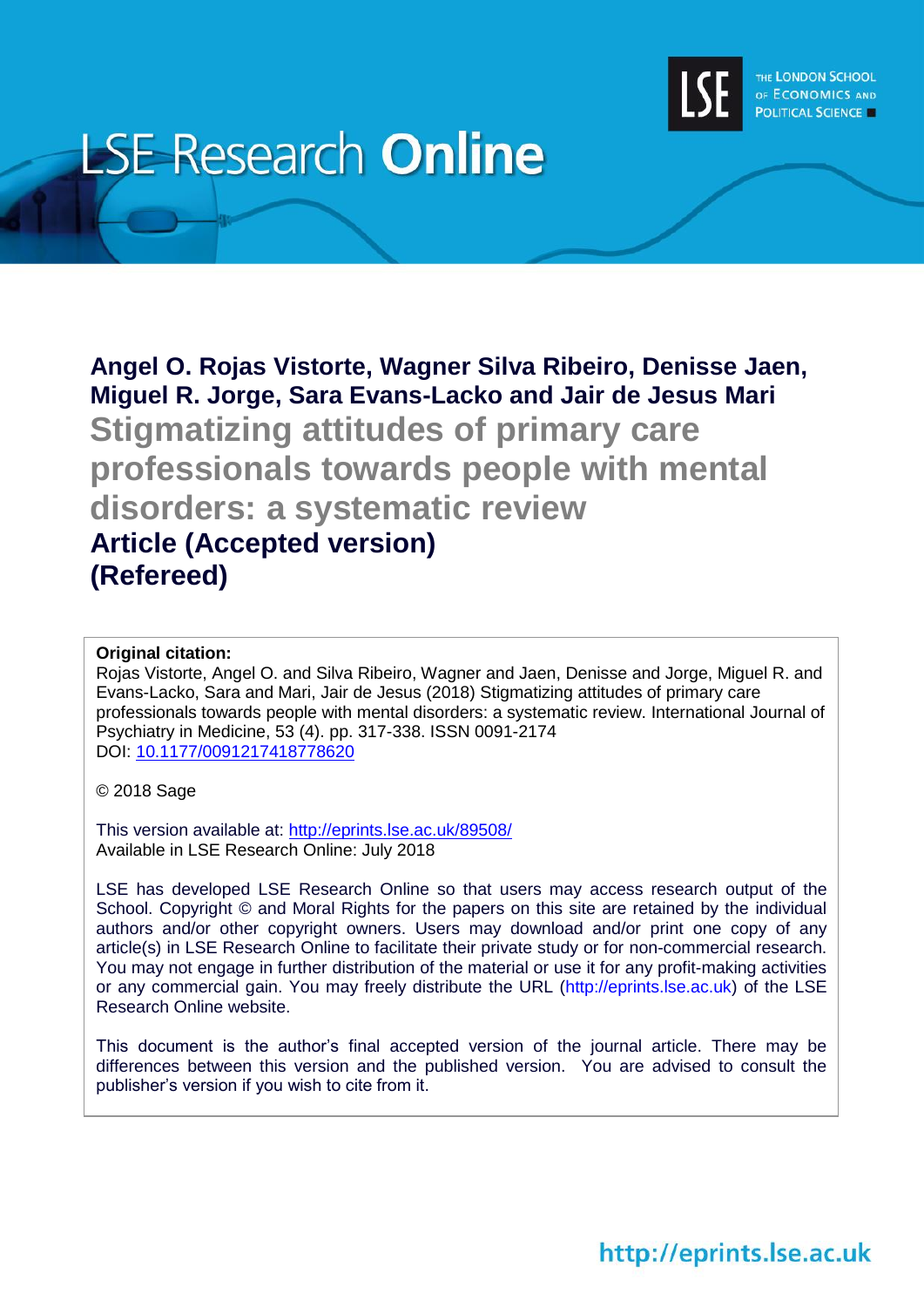## **Stigmatizing attitudes of primary care professionals towards people with mental disorders: a systematic review**

**Authors**: Angel O. Rojas Vistorte 1, Wagner Silva Ribeiro 1,2, Denisse Jaen 1, Miguel R. Jorge 1, Sara Evans-Lacko 2, 3 and Jair de Jesus Mari 1,3

- **1.** Federal University of São Paulo, Psychiatry Department, São Paulo, Brazil.
- **2.** Personal Social Services Research Unit, London School of Economics and Political Science.
- **3.** King's College London, Health Service and Population Research Department, Institute of Psychiatry Psychology & Neuroscience, London, United Kingdom.

Address for Correspondence: Angel O. Rojas Vistorte Rua Borges Lagoa No. 570, 7o Andar. Vila Clementino, São Paulo. Brazil. CEP: 04038-000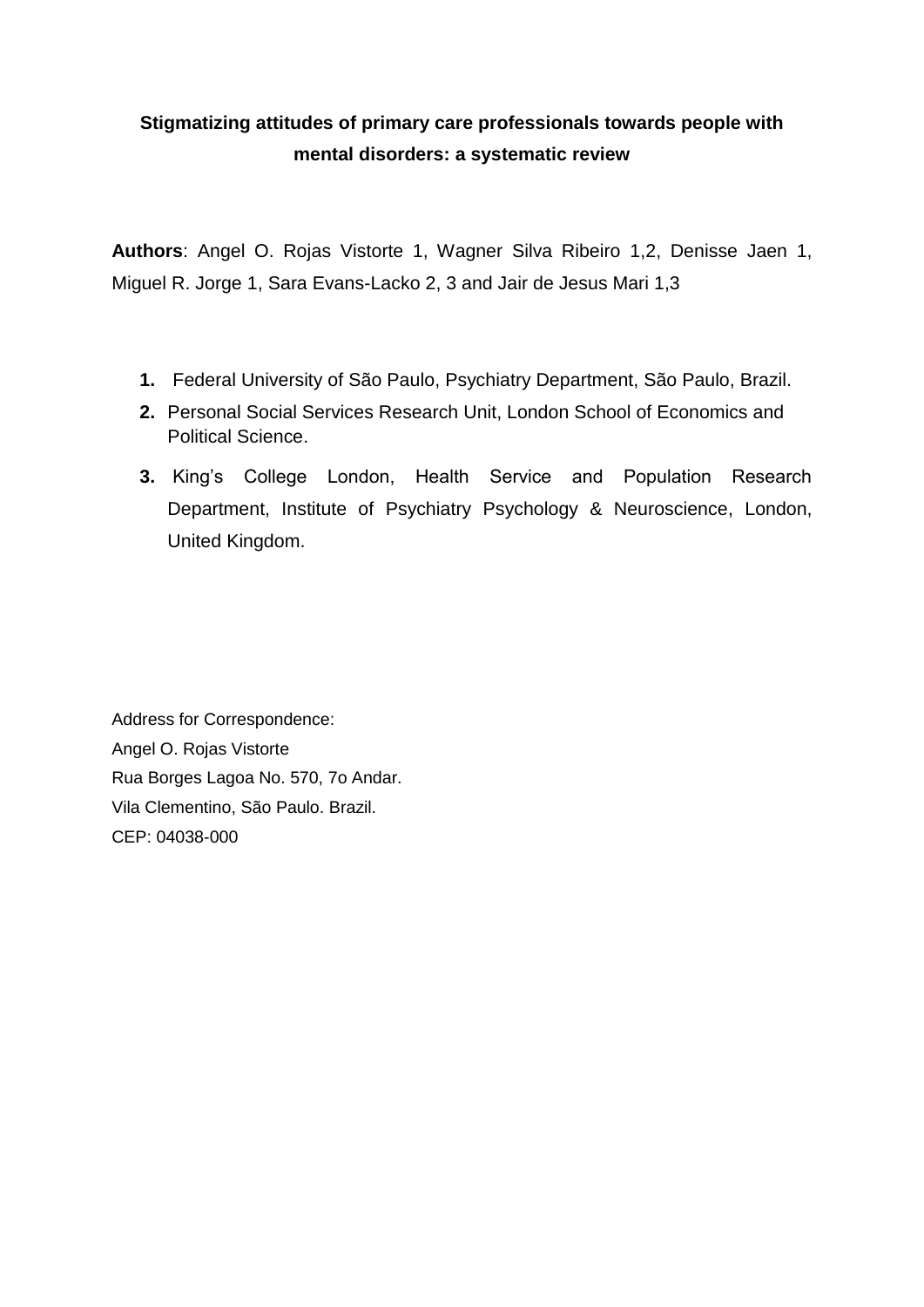#### **Summary**

**Objective**: To examine stigmatizing attitudes towards people with mental disorders among primary care professionals, and to identify potential factors related to stigmatizing attitudes through a systematic review. **Methods**: A systematic literature search was conducted in Medline, Lilacs, IBECS, Index Psicologia, CUMED, MedCarib, Sec. Est. Saúde SP, WHOLIS, Hanseníase, LIS-Localizador de Informação em Saúde, PAHO, CVSO-Regional and Latindex, through the Virtual Health Library portal (http://www.bireme.br website) through to June 2017. The articles included in the review were summarized through a narrative synthesis. **Results**: After applying eligibility criteria, eleven articles, out of 19.109 references identified, were included in the review. Primary care physicians do present stigmatizing attitudes towards patients with mental disorders, and show more negative attitudes towards patients with schizophrenia than towards those with depression. Older and more experience doctors have more stigmatizing attitudes towards people with mental illness compared with younger and less experienced doctors. Health care providers who endorse more stigmatizing attitudes towards mental illness were likely to be more pessimistic about the patient's adherence to treatment. **Conclusions**: Stigmatizing attitudes towards people with mental disorders are common among physicians in primary care settings, particularly among older and more experienced doctors. Stigmatizing attitudes can act as an important barrier for patients to receive the treatment they need. The primary care physicians feel they need better preparation, training and information to deal with and to treat mental illness, such as a user friendly and pragmatic classification system that addresses the high prevalence of mental disorders in primary care and community settings.

**Keywords**: Stigma, stigmatizing attitudes, primary care, mental disorders.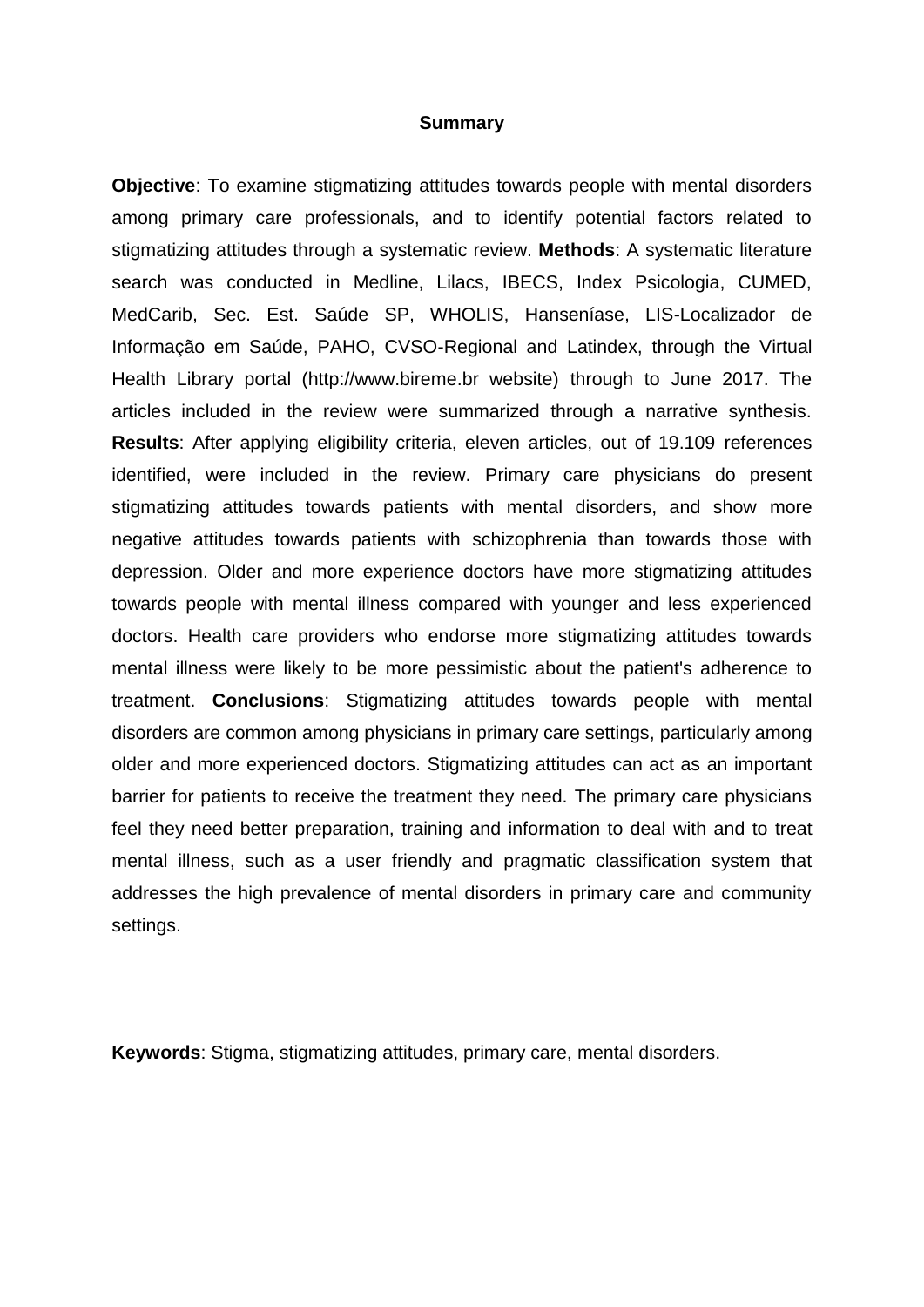#### **Introduction**

Mental, neurological and substance use disorders (MNSD) exact a high toll, accounting for 13% of the total global burden of disease  $(1)$ . The burden of disease attributable to MNSD increased by 41% between 1990 and 2010. MNSD accounts for one in every 10 disability adjusted life years (DALYs) <sup>[\(2\)](#page-11-1)</sup> and affects disproportionally low- and middle-income countries  $(LMIC)^{(2)}$  $(LMIC)^{(2)}$  $(LMIC)^{(2)}$ . Individuals with major depression and schizophrenia have a 40% to 60% greater chance of dying prematurely than the general population, owing to physical health problems that are often left untreated (e.g., cancer, cardiovascular diseases, diabetes and HIV infection) $(2)$ .

It is widely known that people with mental disorders commonly present in primary care and that disorders such as depression, alcohol abuse and epilepsy can be treated by primary care professionals <sup>[\(3\)](#page-11-2)</sup>. For instance, Ansseau et al. (2004) in a survey performed in Belgium found that, in the year prior to the study, 31% of adult patients in primary care services had affective disorders, 19% had some type of anxiety disorder, 18% had some type of somatoform disorder and 10% had disorders related to use of alcohol  $(4)$ , and other studies estimate that 24% of patients who present to primary care physicians have a well-defined ICD-10 mental disorder  $(5)$ . Scientific evidence shows that, worldwide, 69% of patients with mental disorders in primary care settings present to physicians with physical symptoms and that in many of those patients the physical symptoms or physical illness remain undetected  $(5)$ .

It is recommended that common mental disorders be treated in primary care settings. However, a number of obstacles hinder primary care physicians (PCP´s) ability to identify and to treat mental disorders. Firstly, it has been shown that PCP have limited ability diagnose a mental disorder because the training required for developing this ability is not routinely available in general medical undergraduate courses and medical training  $(6)$ . Lack of training leads to difficulties in dealing with metal health problems, and to the maintenance of misconceptions about mental disorders  $(6, 7)$  $(6, 7)$ . Another important obstacle is the stigma or prejudice that primary care providers may have in relation to patients with mental disorders  $(8-13)$ .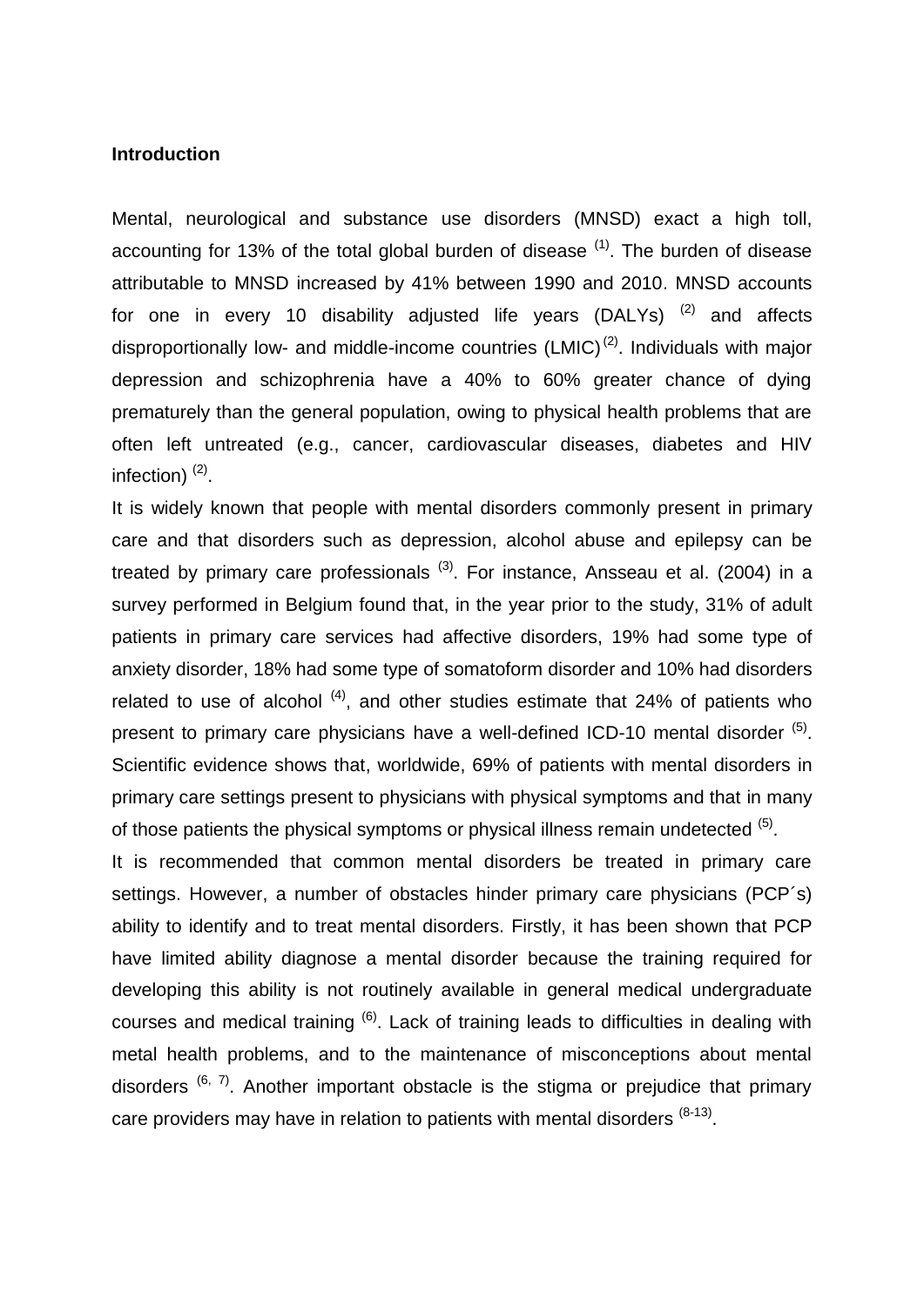Stigma is defined as a process involving labeling, separation, stereotype endorsement, prejudice and discrimination in a context in which social, economic or political power is exercised to the detriment of members of a social group <sup>[\(14\)](#page-11-8)</sup>. It comprises three related dimensions, which, when combined are a powerful driver of social exclusion: a) lack of knowledge (ignorance and misinformation); b) negative attitudes (prejudice); and c) excluding or avoiding behavior's (discrimination)  $(12, 15-18)$  $(12, 15-18)$ . Stigmatizing attitudes may influence how primary care physicians diagnose and treat individuals with mental disorders <sup>[\(19\)](#page-12-1)</sup>. Thus, although individuals with mental disorders may seek treatment more frequently from primary care than from specialized services, in part to avoid the labeling related to psychiatric treatment, they may also face stigma in primary care <sup>[\(20\)](#page-12-2)</sup>.

Health professionals who work in primary health care services and support stigmatizing attitudes toward people with mental disorders are more pessimistic about their adherence to treatment, both for mental illness and physical illness. Stigma can lead professionals to make clinical decisions based on mistaken assumptions or against clinical standards or guidelines <sup>[\(13\)](#page-11-10)</sup>. In this context, unreceptive attitudes of professionals who perpetuate stigmatizing beliefs tend to distance people with mental disorders even more from the health care they need  $(20, 10)$  $(20, 10)$ [21\)](#page-12-3) .

The main aim of this study was examined stigmatizing attitudes towards people with mental disorders among primary care physicians, and to identify potential factors related to stigmatizing attitudes through a systematic review.

#### **Methods and Procedures**

We performed a systematic review of the scientific literature through the Biblioteca Virtual em Saúde (Virtual Health Library) – BVS. The BVS automatically runs searches in the following databases: Medline, Lilacs, PubMed, IBECS, Lilacs, Index Psicologia – Periódicos técnicos-científicos, CUMED, CidSaúde-Cidades saudáveis, MedCarib, BDENF-Enfermagem, Sec. Est. Saúde SP, WHOLIS, BBO-Odontologia, Hanseníase, HomeoIndex-Homeopatia, LIS-Localizador de Informação em Saúde, PAHO, CVSO-Regional, Latindex. Additionally, reference lists of included studies and reviews were checked for potentially relevant articles not identified through the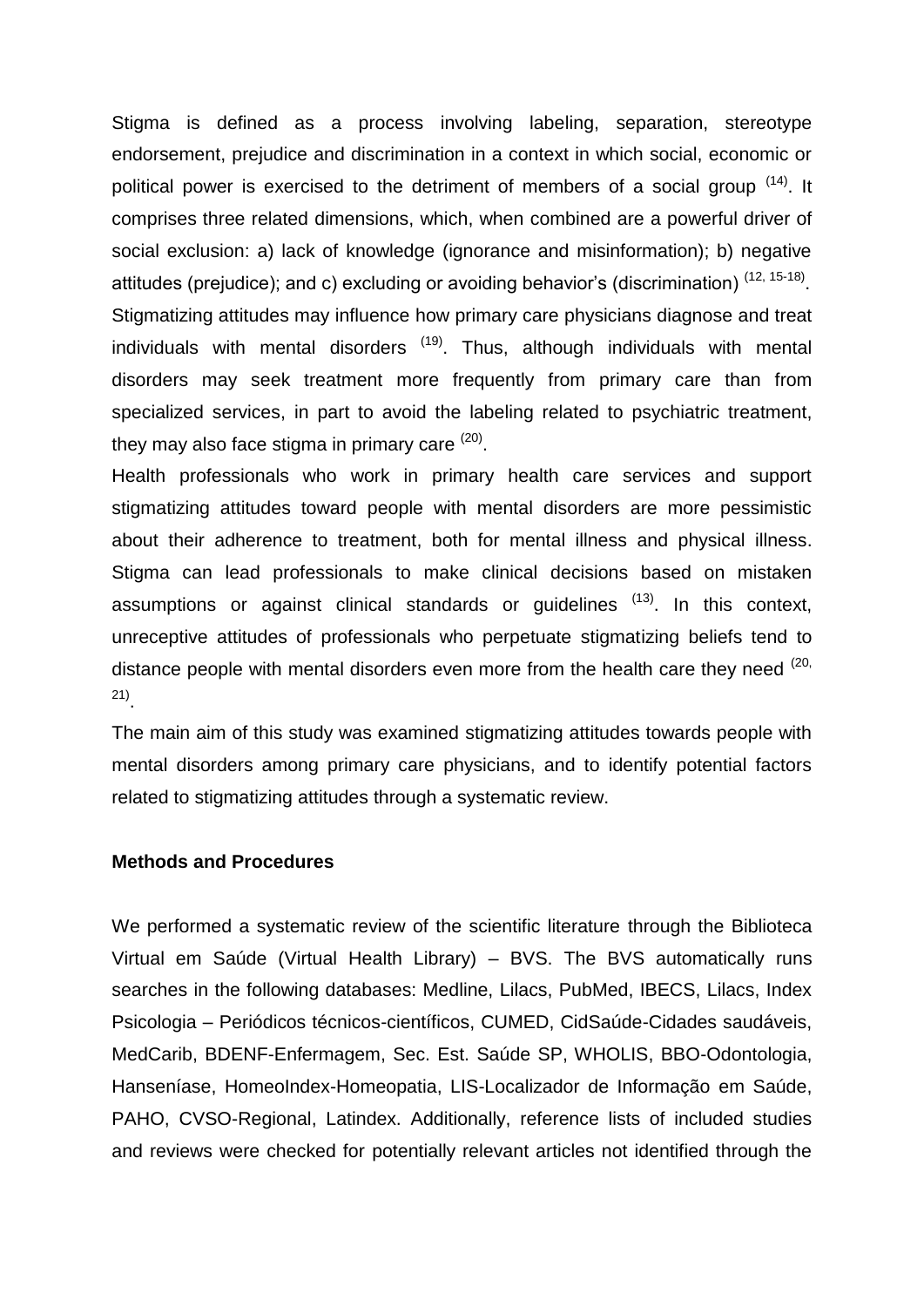electronic search. We used the following search terms: stigma-related terms AND primary care AND mental health-related terms as follows: "((tw:(stigma\*)) OR (tw:(discriminat\*)) OR (tw:(prejudice\*)) OR (tw:(social distance\*)) OR (tw:(stereotyp\*)) OR (tw:(attitude\*)) OR (tw:(behav\*))) AND (tw:(primary care)) AND ((tw:(mental disorder\*)) OR (tw:(mental illness\*)) OR (tw:(mental disease\*)) OR (tw:(mental disabilit\*)) OR (tw:(psychiatr\* disorder\*)) OR (tw:(psychiatry\* illness\*)) OR (tw:(psychiatry\* disease\*)) OR (tw:(psychiatry\* diagnos\*)))". Titles and abstracts were screened and full reports of potentially relevant studies were obtained. Two authors (AORV and DJV) independently assessed the reports for eligibility, with discrepancies resolved by discussion with a third author (WSR). We included quantitative studies which assessed stigmatizing attitudes towards mental health problems, mental health symptoms or mental disorders, among primary care physicians in English, Spanish and Portuguese. Articles were excluded based on the following exclusion criteria: 1) if they referred to non-data-based studies (e.g., editorials, commentaries, opinion papers and review papers); and 2) if stigmatizing attitudes were assessed among non-physician primary care professionals, such as nurses, technicians, social workers and other professionals, among mental health professionals, or in the general population. Data on study

design, sample characteristics and findings were extracted independently by two authors (AORV and DJV). Because of heterogeneity between studies, which hindered a statistical synthesis of their results, we summarized evidence from articles included in the review through a narrative synthesis  $(22)$ .

#### **Results**

The database search identified 19.109 non-duplicate references. After reviewing titles and abstracts, 15 articles were identified as potentially relevant and were assessed against eligibility criteria. Eleven studies fulfilled inclusion criteria (**Figure 1**) and are summarized in **Table 1**.

All the eleven studies included in the review used a cross-sectional design to assess stigmatizing attitudes towards mental disorders through questionnaires developed by the authors in six studies and one study using a standardized scale. Two studies were conducted in Brazil<sup>[\(23,](#page-12-5) [24\)](#page-12-6)</sup>; two in the USA<sup>[\(19,](#page-12-1) [25\)](#page-12-7)</sup>, one in Australia<sup>[\(10\)](#page-11-11)</sup>, one in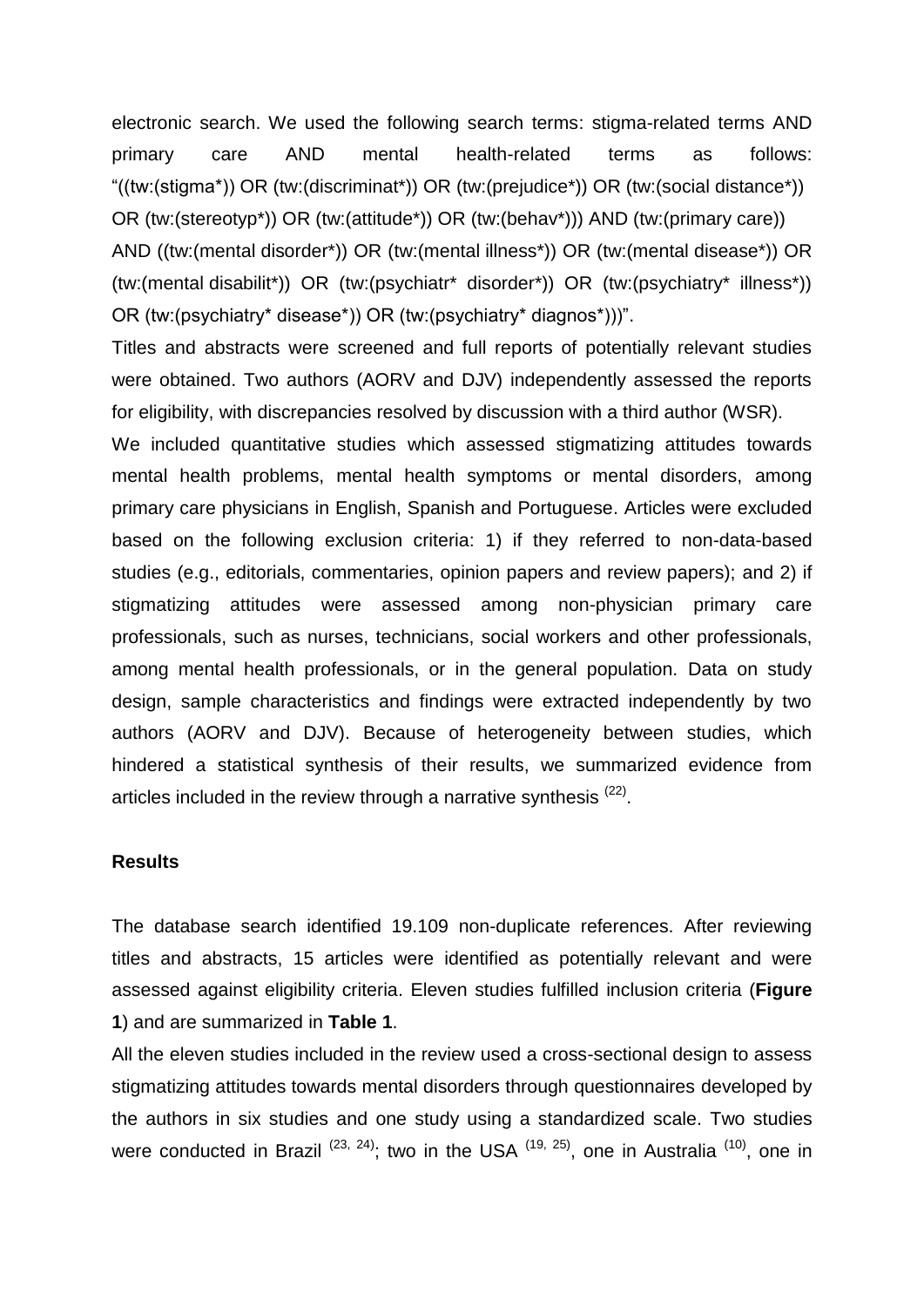Hong Kong <sup>[\(26\)](#page-12-8)</sup>, one in Spain <sup>[\(27\)](#page-12-9)</sup>, one from Finland <sup>[\(28\)](#page-12-10)</sup>, one from USA and Canada  $^{(29)}$  $^{(29)}$  $^{(29)}$ , one from Israel  $^{(30)}$  $^{(30)}$  $^{(30)}$  and one from Switzerland  $^{(31)}$  $^{(31)}$  $^{(31)}$ .

Three studies included in the review assessed attitudes towards depression and anxiety among general practitioners working in primary care <sup>[\(23,](#page-12-5) [29,](#page-12-11) [30\)](#page-12-12)</sup>. All the studies considered that depression is a frequent problem in primary care. One of the studies  $(23)$  found that 42% of physicians considered it "difficult to differentiate whether patients are presenting with unhappiness or a clinical depressive disorder that needs treatment"; that 47% of professionals agreed or strongly agreed that most of depressive symptoms "originates from patients' recent misfortunes"; that 46% and 27% of physicians, respectively, considered it to be "heavy going" and "not rewarding" to work with depressed patients. However, 57% of respondents reported feeling "comfortable in dealing with the need of depressive patients". Despite the consideration that depression is a problem that should be treated in primary care, in the study from Israel  $(30)$  almost the 50% of the sample stated that the preferential locus for treatment of depression and anxiety are mental health clinics, 80.6% of the physicians agreed that there is under-diagnosis and under-treatment of depression and anxiety in primary care; and 37.3% stated that they have no interest in treating depression and anxiety in primary care. Coinciding with this, in the third study <sup>[\(29\)](#page-12-11)</sup> the PCP's who think their patients feel uncomfortable with their broaching issues about depression see depression as less important in primary care. Moreover, PCP´s are more likely to feel satisfied if their self-efficacy for diagnosing, treating and managing depression is high.

Three articles assessed PCP's views, knowledge's, beliefs and attitudes (including stereotypes and moral attributions) towards alcohol consumption and drugs dependence  $(24, 27, 28)$  $(24, 27, 28)$  $(24, 27, 28)$ . Whereas one of the studies  $(24)$  found that PCP had the lowest scores, meaning less negative attitudes, towards alcohol addiction and towards marijuana/cocaine dependence, when compared to other health professionals, the other study <sup>[\(27\)](#page-12-9)</sup> found that 69.9% of PCP presented skepticism when treating patients with problems caused by alcohol misuse and presented indifference in their work with patients with alcohol-related disorders. The third study  $(28)$  found that 87% of PCP´s "have positive attitudes towards discussing alcohol with patients", and that 81% of them "thought that detection and treating of early phase alcohol abusers was appropriate to their everyday work".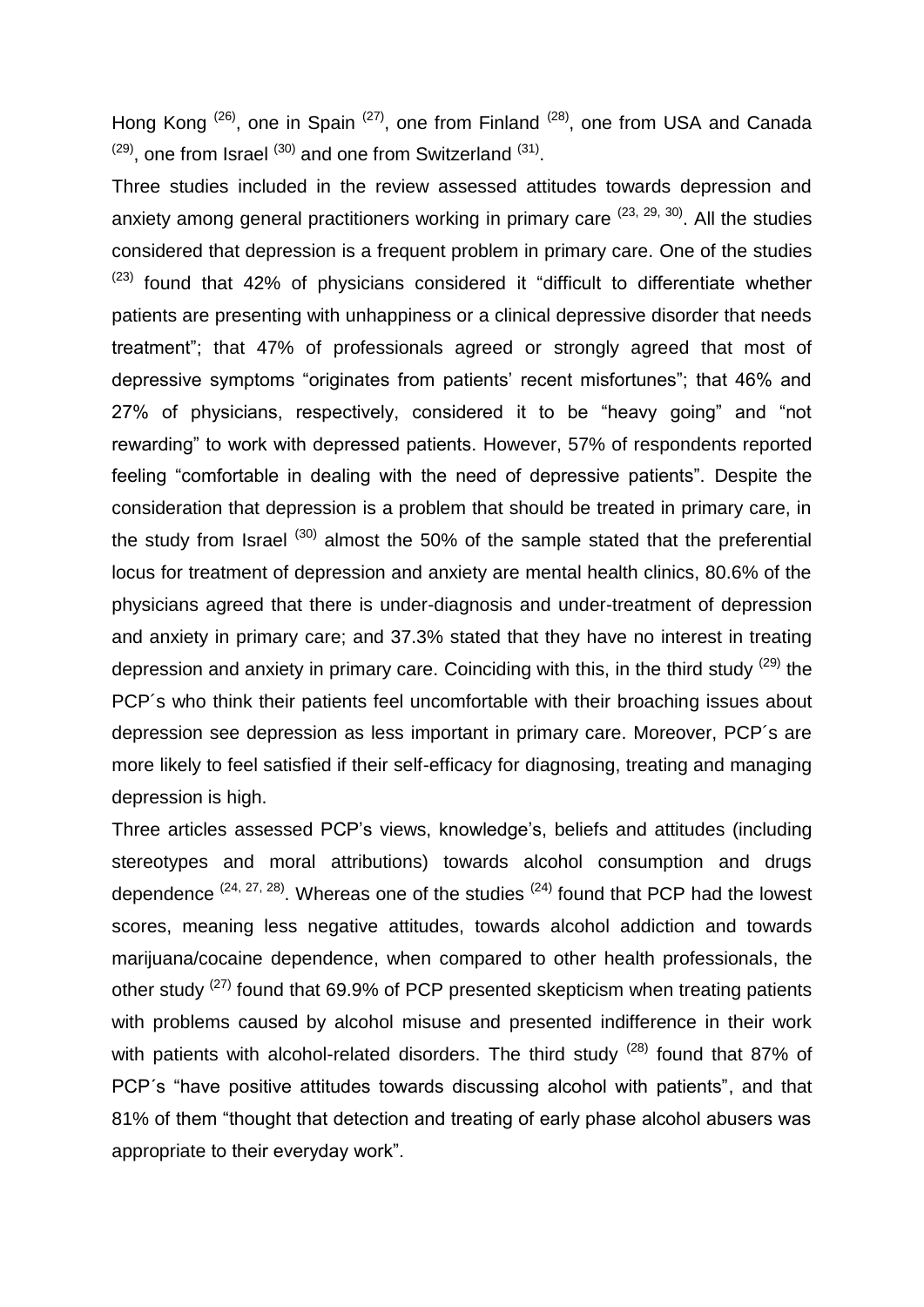Two articles <sup>[\(25,](#page-12-7) [31\)](#page-12-13)</sup> evaluated stigmatizing attitudes toward schizophrenia, by assessing stigma characteristics, physician's needs and expectations about patients' adherence to treatment, and subsequent health decisions (referral to a specialist and refill pain prescription). The first study  $(25)$  showed that physicians who stigmatized mental illness were more likely to be pessimistic about the patient's adherence to treatment  $(25)$ . In the other study  $(31)$  21% of PCP's reported no problems when treating patients with schizophrenia, 56% kept treating schizophrenic patients, even though they considered patients´ behavior to be problematic, and 13% preferred to refer patients for considering their behavior to be problematic. The study also showed that the more PCP´s considered the patient´s behavior to be problematic, the more often they referred them to specialists.

Three studies compared PCP's attitudes towards patients with schizophrenia with their attitudes towards patients with depression  $(10, 19, 26)$  $(10, 19, 26)$  $(10, 19, 26)$ . PCP's stigmatizing attitudes were greater towards patients with schizophrenia than towards patients with depression. PCP were more willing to treat patients with depression than schizophrenia, and they were less likely to feel comfortable to deal with the needs of patients with schizophrenia than of patients with depression.

Four  $(10, 24, 26, 27)$  $(10, 24, 26, 27)$  $(10, 24, 26, 27)$  $(10, 24, 26, 27)$  of the articles included in the review assessed factors that might be associated with physicians' stigmatizing attitudes towards mental disorders. Two studies <sup>[\(24,](#page-12-6) [26\)](#page-12-8)</sup> found a statistically significant association between age and stigmatizing attitudes, meaning that older physicians presented higher moralization towards alcohol-related disorders  $(24)$ , and lower willingness to work with patients with alcohol problems <sup>[\(27\)](#page-12-9)</sup>. Another study, however, found results in the opposite direction when the younger physicians presented higher levels of stigma than the older one <sup>[\(10\)](#page-11-11)</sup>. Alongside with age, training is another factor that might impact PCP's attitudes and clinical practice. PCP´s with more training in depression, for example, felt significantly more comfortable dealing with depressed patient, when compared to PCP's with no or little training  $(29)$ . Moreover, a major proportion of PCP's (59.7% indicated lack of knowledge in diagnosis and treatment) referred/appointed lack of training as a major barrier for treating patients with depression and anxiety, and, therefore, referred/appointed the need of training for improving their skills to treat patients with mental health problems (83.6% of the PCP's)<sup>[\(30\)](#page-12-12)</sup>. Also, Stigma was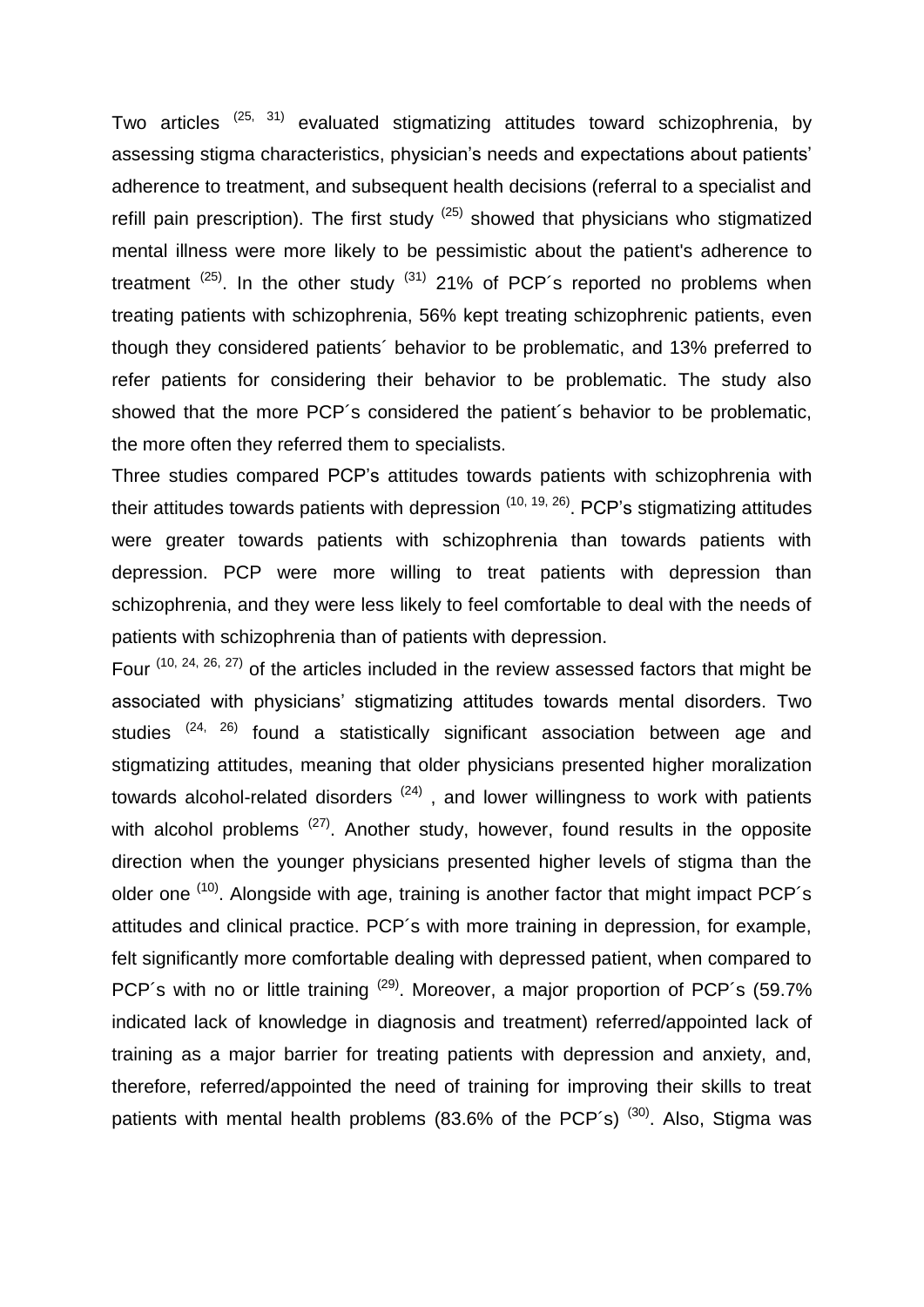greater among those providers who were relatively less comfortable with using mental health services themselves <sup>[\(25\)](#page-12-7)</sup>.

Five  $(23, 27, 29-31)$  $(23, 27, 29-31)$  $(23, 27, 29-31)$  articles including in their results the impact of the training in the attitudes and clinical practice of the PCP's. In one of the studies  $(30)$  almost the 60% of the sample indicated the lack of knowledge in diagnosis and treatment as barriers to care people with depression and anxiety. On the other hand, those PCP´s with more training in depression experienced significantly less discomfort while addressing in that those with little or no training <sup>[\(29\)](#page-12-11)</sup>. The need of more training it's a common conclusion by the PCP´s in order to improved their skills to treat people with mental disorders<sup>[\(23,](#page-12-5) [27,](#page-12-9) [31\)](#page-12-13)</sup>.

When compared the stigmatizing attitudes from PCP´s with mental health professionals or general population one study <sup>[\(10\)](#page-11-11)</sup> found that the public rated positive outcomes as more likely and negative outcomes as less likely than did the physicians and psychiatrists for depression patients. Also, regarding patients with schizophrenia, the general population rated positive outcomes as more likely and negative outcomes as less likely than did all three professional groups, and the general population was less likely to believe there would be discrimination against patients than the physicians did.

#### **Discussion**

The results of this systematic review show that stigmatizing attitudes towards patients with mental disorders are common among physicians in primary care settings, and that many physicians don't feel comfortable to deal with patients with mental disorders. Stigmatization towards schizophrenia was found to be significantly higher than towards depression  $(10, 26, 32)$  $(10, 26, 32)$  $(10, 26, 32)$ , and primary care physicians' views were more negative about a patient with schizophrenia than an otherwise identical patient with depression <sup>[\(33\)](#page-12-15)</sup>. These findings of primary care providers having more negative views of individuals with schizophrenia are consistent with other studies which considered stigmatizing attitudes among others primary care professionals like nurses, social workers and mental health professionals <sup>[\(34-37\)](#page-13-0)</sup>.

 Our results also show that physicians have more negative attitudes towards mental illness when compared to other professionals and to the general population. Studies comparing such groups found that physicians had the highest levels of stigmatizing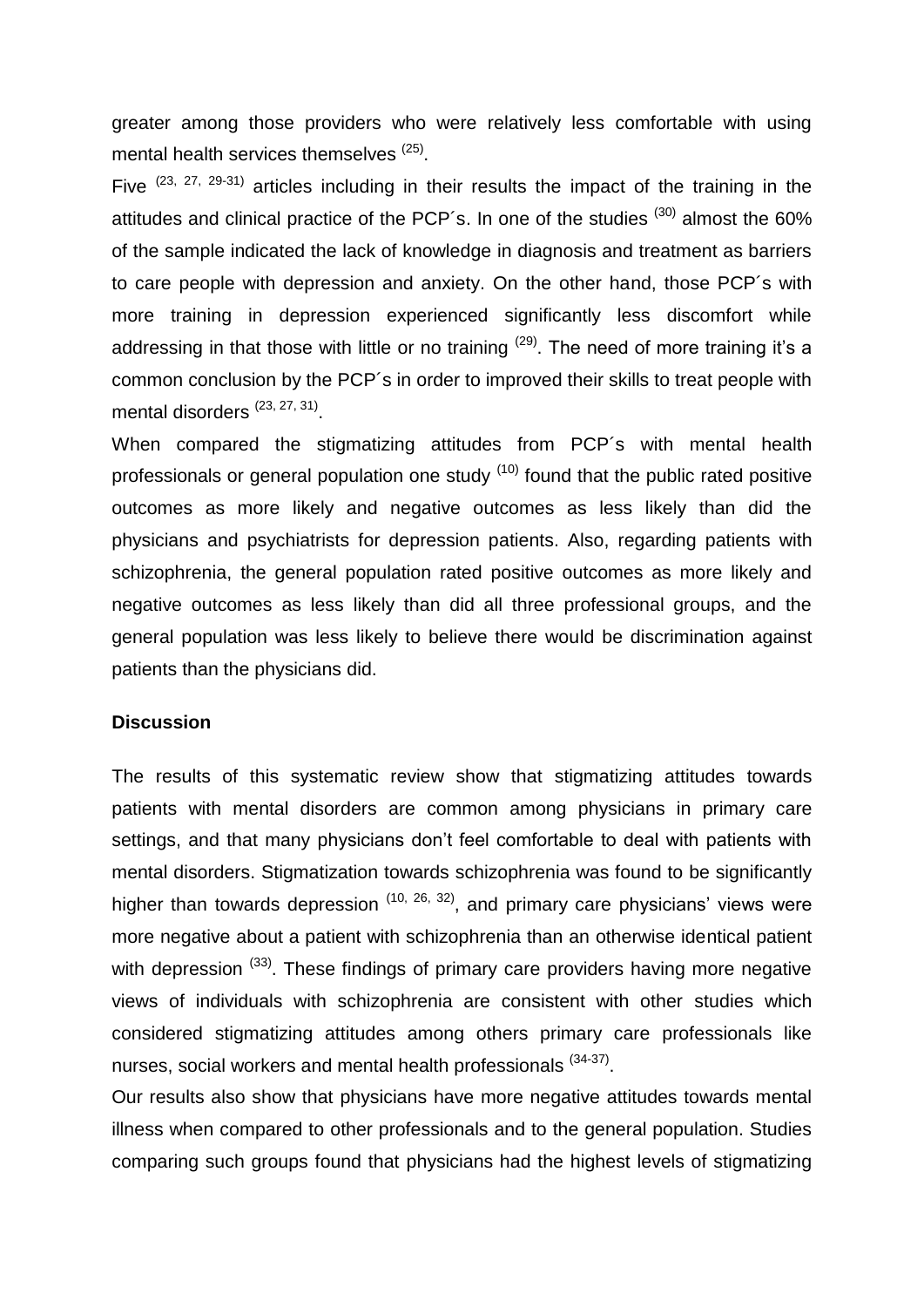attitudes, followed by other primary care professionals, mental health professionals and the general population [\(10,](#page-11-11) [19,](#page-12-1) [24,](#page-12-6) [25\)](#page-12-7).

 The literature suggests that stigmatizing attitudes among physicians is associated with a lack of adequate training regarding treatment and identification of mental disorders <sup>[\(38-40\)](#page-13-1)</sup>. Research has repeatedly identified deficiencies in both the identification and management of depressive illness in general practice <sup>[\(41-44\)](#page-13-2)</sup>.

There is evidence that physicians stigmatizing attitudes towards mental disorders might be an important barrier for people with mental health problems to receive the treatment they need <sup>[\(19,](#page-12-1) [25\)](#page-12-7)</sup>. Negative attitudes of primary care providers and mental health providers may contribute to disparities in physical healthcare for persons with serious mental illness such as schizophrenia<sup> [\(40,](#page-13-3) [45-49\)](#page-13-4)</sup>. One of the most important negative attitudes was the erroneous attribution of the signs and symptoms of physical illness to concurrent mental disorders, as it may result in physical ailments being undertreated due to the so-called "medical bias" or "diagnostic overshadowing" related to providers' negative attitudes [\(50\)](#page-13-5).

 As most depressed patients seek treatment in primary care settings, and these patients are frequently undertreated, it is important to identify ways to increase the effectiveness of primary care clinicians in managing depression. Interventions need to consider the context of the primary care setting and consider barriers to treatment including lack of adequate time, training, competing agendas, and lack of adequate reimbursement. Ineffective treatment leads to patient and physician frustration due to lack of progress <sup>[\(51\)](#page-14-0)</sup>. Thus, primary health care providers represent a potential target for interventions to reduce disparities in care for individuals with depression, schizophrenia and in clinical care in general <sup>[\(26,](#page-12-8) [27,](#page-12-9) [52\)](#page-14-1)</sup>.

The main limitation of the study was the search strategy, which may have led to publication bias as potential sources of gray literature were not included. However, the search was conducted in the main medical databases , using terms which have been previously used in the literature on stigma, and references of the studies selected were carefully screened to find further studies <sup>[\(53\)](#page-14-2)</sup>. Another limitation was the heterogeneity between studies – particularly regarding the assessment of stigma. Such heterogeneity limits the possibility of combining and synthesizing findings of different articles. Additionally, it was not possible to combine studies' results in a statistical synthesis (meta-analysis) given the heterogeneity in analysis strategies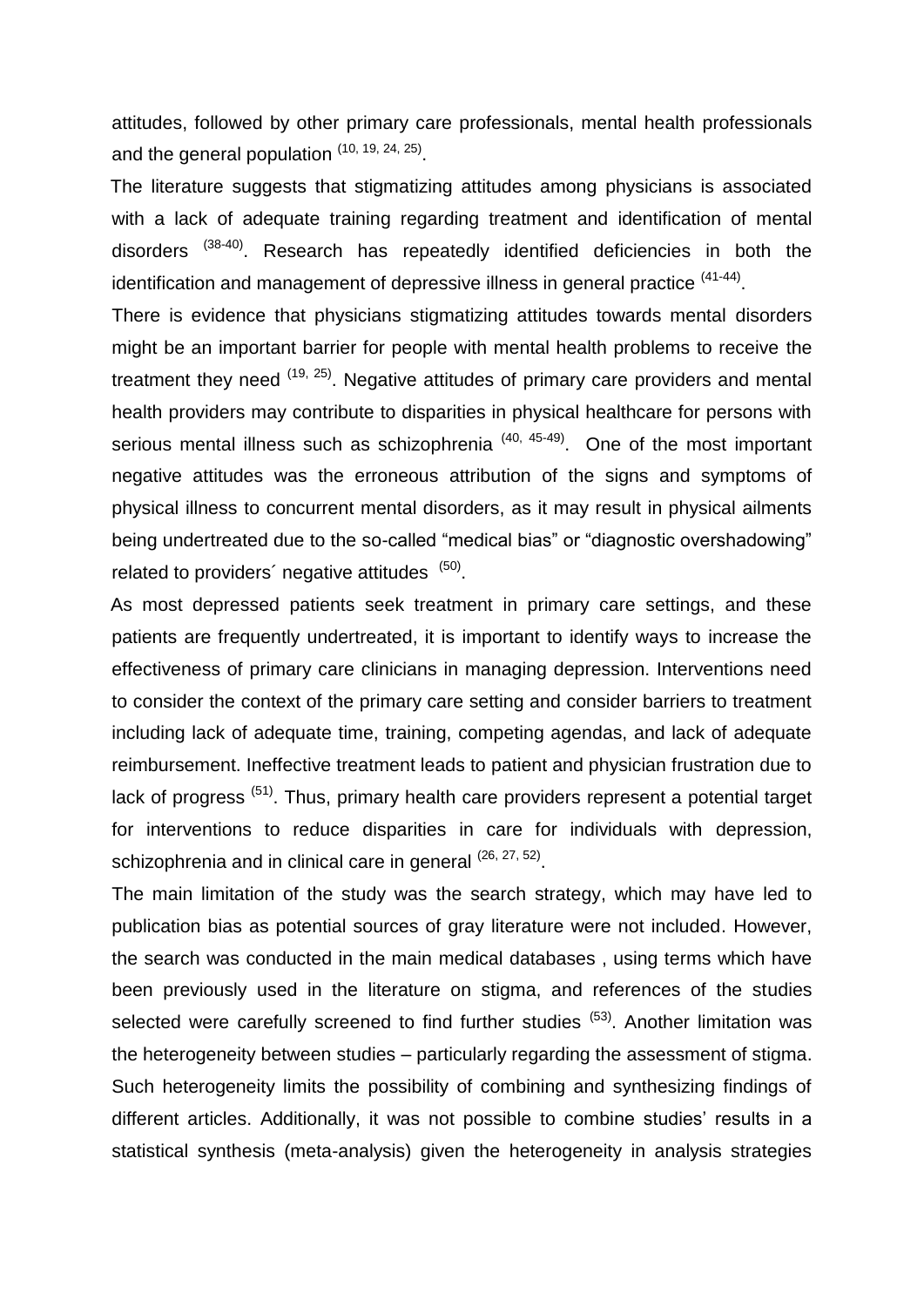and results from individual articles. For this reason, we decided to summarized the results of articles included in the review through a narrative synthesis. Another important limitation is that most of the results in the review are based on a single study, which have important implications when interpreting and generalizing our results.

The main conclusion of this review is that stigmatizing attitudes towards people with mental disorders are common among primary care professionals, and that professionals need more training and adequate tools to deal with mental disorders, such as a user friendly and pragmatic classification system that addresses the high prevalence of mental disorders in primary care and community settings <sup>[\(54\)](#page-14-3)</sup>. The reduction of stigma among health professionals is important to reduce barriers to treatment faced by people with mental disorders and, thus, to increase their access to optimal care, which would lead to improvement in their mental health status and well-being.

#### **Acknowledgments**

AORV is receiving a scholarship from CAPES foundation of the Brazilian Ministry of Education for his doctorate training in the Department of Psychiatry, Federal University of São Paulo. DJ is also funded by Capes for her doctorate training. JJM is an I-A Senior Researcher from the National Brazilian Council (CNPq). SE-L and WSR are funded by the European Research Council under the European Union's Seventh Framework Programme (FP7/2007-2013)/ERC grant agreement number [337673].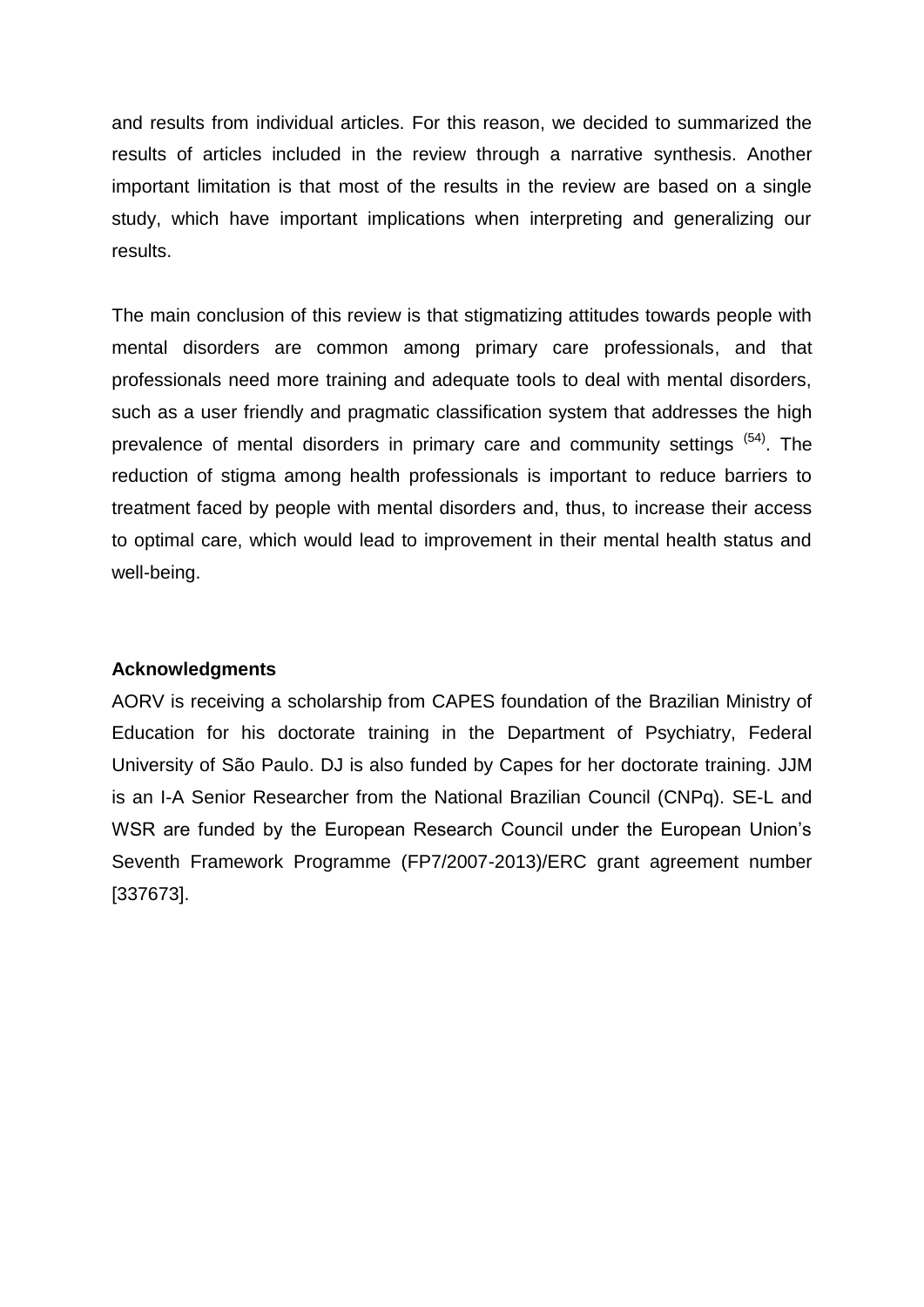### **References**

<span id="page-11-0"></span>1. Mental health action plan 2013-2020 [Internet]. 2013 [cited 2013]. Available from: [http://apps.who.int/iris/bitstream/10665/89966/1/9789241506021\\_eng.pdf?ua=1.](http://apps.who.int/iris/bitstream/10665/89966/1/9789241506021_eng.pdf?ua=1)

<span id="page-11-1"></span>2. Patel V, Chisholm D, Parikh R, Charlson FJ, Degenhardt L, Dua T, et al. Addressing the burden of mental, neurological, and substance use disorders: key messages from <em>Disease Control Priorities</em>, 3rd edition. The Lancet. 2016;387(10028):1672-85.

<span id="page-11-2"></span>3. World Health Organization. Salud Mental: Nuevos conocimientos, nuevas esperanzas. . Ginebra 2001; 2001.

<span id="page-11-3"></span>4. Ansseau M, Dierick M, Buntinkx F, Cnockaert P, De Smedt J, Van Den Haute M, et al. High prevalence of mental disorders in primary care. Journal of affective disorders. PLoS ONE. 2004;78(1):49-55.

<span id="page-11-4"></span>5. WHO WHO. Mental Disorders in Primary Care. Department of Mental Health and Substance Abuse. 1998.

<span id="page-11-5"></span>6. Reed GM, Mendonca Correia J, Esparza P, Saxena S, Maj M. The WPA-WHO Global Survey of Psychiatrists' Attitudes Towards Mental Disorders Classification. World Psychiatry. 2011 Jun;10(2):118-31. PubMed PMID: 21633689. Pubmed Central PMCID: PMC3105474. Epub 2011/06/03. eng.

<span id="page-11-6"></span>7. Lam TP, Goldberg DP, Dowell AC, Fortes S, Mbatia JK, Minhas FA, et al. Proposed new diagnoses of anxious depression and bodily stress syndrome in ICD-11-PHC: an international focus group study. Family practice. 2013 Feb;30(1):76-87. PubMed PMID: 22843638. Epub 2012/07/31. eng.

<span id="page-11-7"></span>8. Jorge M. Concepções populares e estigma relacionados às doenças mentais. Nova Perspectiva Sistêmica. 2013;46:8-19.

9. Hodges B, Inch C, Silver I. Improving the psychiatric knowledge, skills, and attitudes of primary care physicians, 1950-2000: a review. The American journal of psychiatry. 2001 Oct;158(10):1579-86. PubMed PMID: 11578983. Epub 2001/10/02. eng.

<span id="page-11-11"></span>10. Jorm AF, Korten AE, Jacomb PA, Christensen H, Henderson S. Attitudes Towards People with a Mental Disorder: A Survey of the Australian Public and Health Professionals. Australian and New Zealand Journal of Psychiatry. 1999 February 1, 1999;33(1):77-83.

11. Pinfold V, Huxley P, Thornicroft G, Farmer P, Toulmin H, Graham T. Reducing psychiatric stigma and discrimination--evaluating an educational intervention with the police force in England. Social psychiatry and psychiatric epidemiology. 2003 Jun;38(6):337-44. PubMed PMID: 12799785. Epub 2003/06/12. eng.

<span id="page-11-9"></span>12. Thornicrof G, Rose D, Kassam A, Sartorius N. Stigma: ignorance, prejudice or discrimination? . The British Journal of Psychiatry. 2007;190:192-3.

<span id="page-11-10"></span>13. Shim R, Rust G. Primary care, behavioral health, and public health: partners in reducing mental health stigma. Am J Public Health. 2013 May;103(5):774-6. PubMed PMID: 23488498. Pubmed Central PMCID: PMC3698818. Epub 2013/03/16. eng.

<span id="page-11-8"></span>14. Link B, Phelan J. Conceptualizing stigma. American Review of Sociology. 2001;27:363-85.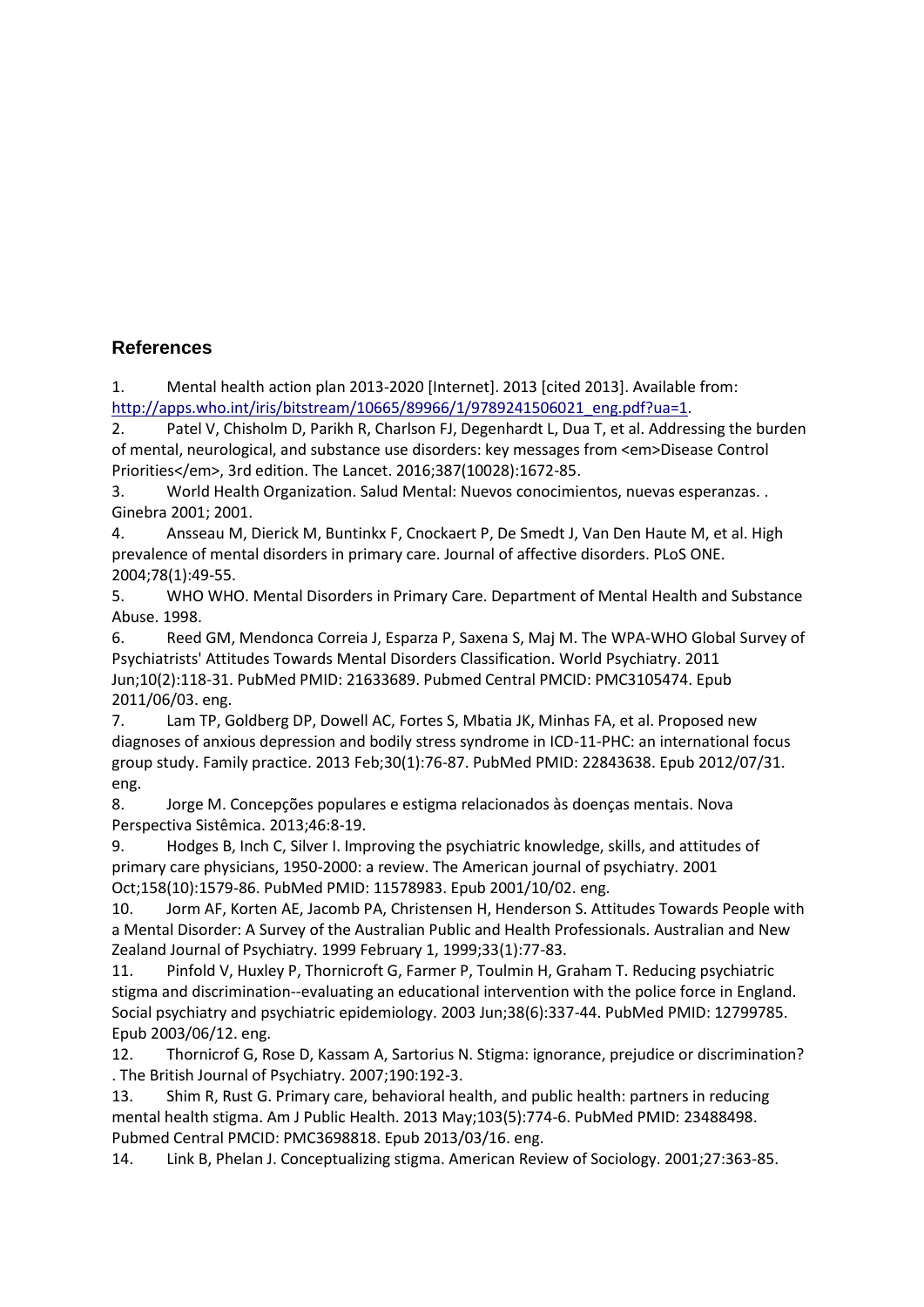<span id="page-12-0"></span>15. Thornicroft G. Shunned: Discrimination against People with Mental Illness. Oxford University Press. 2006b.

16. Corrigan P. On the Stigma of Mental Illness. In: Association AP, editor. Washington,D.C.2005.

17. Sartorius N, Schulze H. Reducing the Stigma of Mental Illness. A Report from a Global Programme of the World Psychiatric Association. Cambridge: 2005.

18. Thornicroft G. Actions Speak Louder: Tackling Discrimination against People with Mental Illness. . In: Foundation MH, editor. London2006a.

<span id="page-12-1"></span>19. Mittal D, Corrigan P, Sherman M, Chekuri L, Han X, Reaves C, et al. Healthcare Providers' Attitudes Toward Persons With Schizophrenia. Psychiatric Rehabilitation Journal. 2014;37(4):297- 303.

<span id="page-12-2"></span>20. Pingitore D, Snowden L, Sansone RA, Klinkman M. Persons with depressive symptoms and the treatments they receive: a comparison of primary care physicians and psychiatrists. Int J Psychiatry Med. 2001;31(1):41-60. PubMed PMID: 11529390. Epub 2001/09/01. eng.

<span id="page-12-3"></span>21. Henderson C, Evans-Lacko S, Thornicroft G. Mental illness stigma, help seeking, and public health programs. Am J Public Health. 2013 May;103(5):777-80. PubMed PMID: 23488489. Pubmed Central PMCID: PMC3698814. Epub 2013/03/16. Eng.

<span id="page-12-4"></span>22. Popay J, Roberts H, Sowden A, Petticrew M, Arai L, Rodgers M, et al. Guidance on the conduct of narrative synthesis in systematic reviews. A product from the ESRC methods programme Version. 2006;1:b92.

<span id="page-12-5"></span>23. Botega NJ, Silveira GM. General Practitioners' Attitudes Towards Depression: a Study in Primary Care Setting in Brazil. International Journal of Social Psychiatry. 1996 September 1, 1996;42(3):230-7.

<span id="page-12-6"></span>24. Ronzani TM, Higgins-Biddle J, Furtado EF. Stigmatization of alcohol and other drug users by primary care providers in Southeast Brazil. Social science & medicine (1982). 2009 Oct;69(7):1080-4. PubMed PMID: 19692163. Epub 2009/08/21. eng.

<span id="page-12-7"></span>25. Corrigan PW, Mittal D, Reaves CM, Haynes TF, Han X, Morris S, et al. Mental health stigma and primary health care decisions. Psychiatry research. 2014 04/18;218(0):35-8. PubMed PMID: PMC4363991.

<span id="page-12-8"></span>26. Lam TP, Lam KF, Lam EW, Ku YS. Attitudes of primary care physicians towards patients with mental illness in Hong Kong. Asia-Pacific psychiatry : official journal of the Pacific Rim College of Psychiatrists. 2013 Mar;5(1):E19-28. PubMed PMID: 23857792. Epub 2013/07/17. eng.

<span id="page-12-9"></span>27. Rodríguez Fernández E, Espí Martínez F, Canteras Jordana M, Gómez Moraga A. Actitud de los médicos de atención primaria sobre los pacientes con consumo excesivo de alcohol. Atención Primaria. 1999;24(8):447-55.

<span id="page-12-10"></span>28. Aalto M, Pekuri P, Seppa K. Primary health care nurses' and physicians' attitudes, knowledge and beliefs regarding brief intervention for heavy drinkers. Addiction (Abingdon, England). 2001 Feb;96(2):305-11. PubMed PMID: 11182876. Epub 2001/02/22. eng.

<span id="page-12-11"></span>29. Main DS, Lutz LJ, Barrett JE, Matthew J, Miller RS. The role of primary care clinician attitudes, beliefs, and training in the diagnosis and treatment of depression: a report from the Ambulatory Sentinel Practice Network Inc. Archives of Family Medicine. 1993;2(10):1061.

<span id="page-12-12"></span>30. Goldfracht M, Shalit C. Attitudes of Israeli Primary Care Physicians Towards Mental Health Care/Commentary-Attitudes. The Israel journal of psychiatry and related sciences. 2007;44(3):225.

<span id="page-12-13"></span>31. Simon AE, Lauber C, Ludewig K, Braun-Scharm H, Umbricht DS. General practitioners and schizophrenia: results from a Swiss survey. The British Journal of Psychiatry. 2005;187(3):274-81. 32. Mann CE, Himelein MJ. Factors Associated With Stigmatizationof Persons With Mental

<span id="page-12-14"></span>Illness. Psychiatric Services. 2004;55(2):185-7. PubMed PMID: 14762246.

<span id="page-12-15"></span>33. Lawrie SM, Martin K, McNeill G, Drife J, Chrystie P, Reid A, et al. General practitioners' attitudes to psychiatric and medical illness. Psychol Med. 1998 Nov;28(6):1463-7. PubMed PMID: 9854287. Epub 1998/12/17. eng.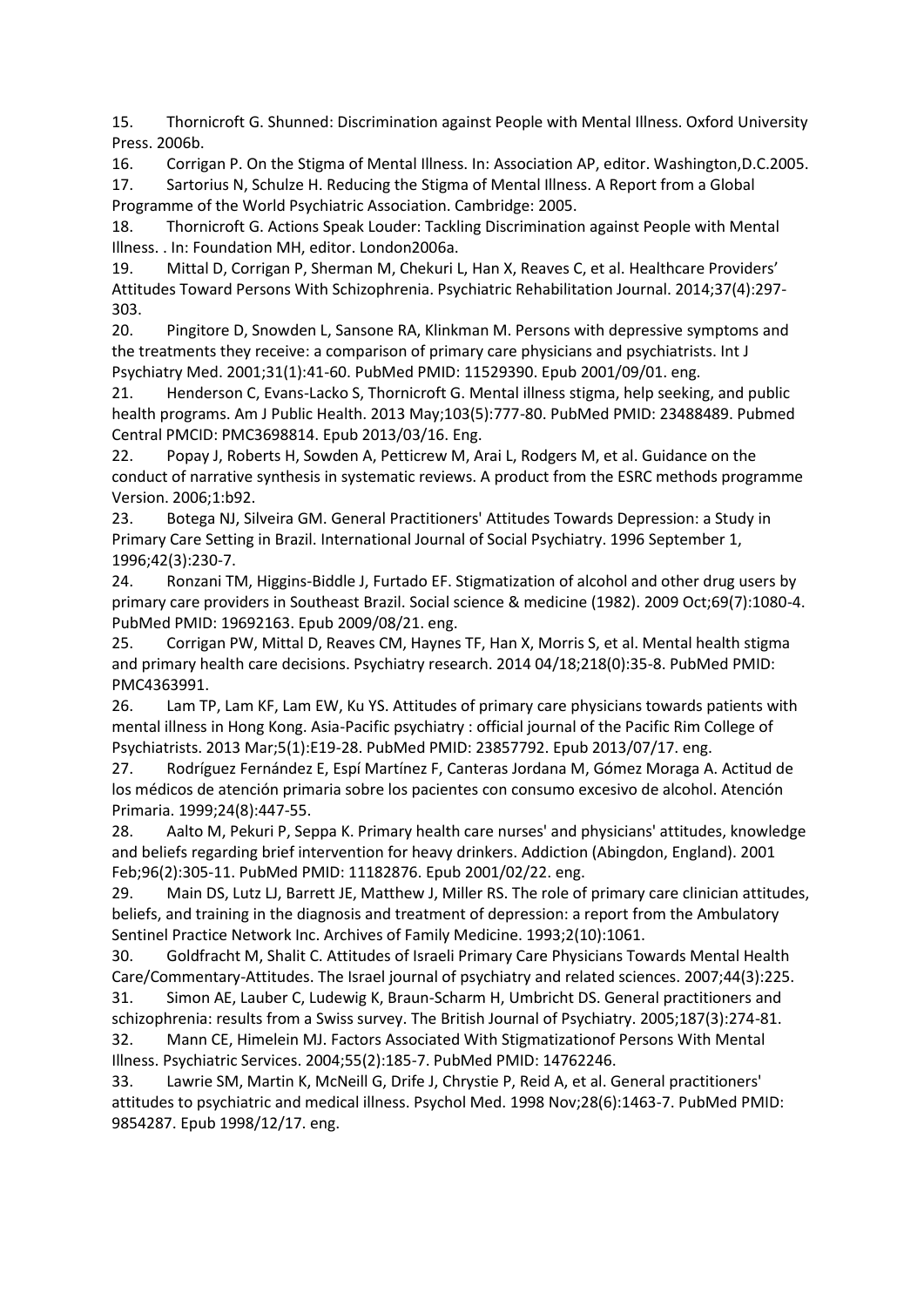<span id="page-13-0"></span>34. Bjorkman T, Angelman T, Jonsson M. Attitudes towards people with mental illness: A crosssectional study among nursing staff in psychiatric and somatic care. Scandinavian Journal of Caring Sciences. 2008;22:170-7.

35. Caldwell T, Jorm A. Mental health nurses' beliefs about likely outcomes for people with schizophrenia or depression: A comparison with the public and other healthcare professionals. Australian and New Zealand Journal of Mental Health Nursing. 2001;10:42-54.

36. Hori H, Richards M, Kawamoto Y, Kunugi H. Attitudes toward schizophrenia in the general population, psychiatric staff, physicians, and psychiatrists: A web-based survey in Japan. Psychiatry Research. 2011;186(183-189).

37. Hugo M. Mental health professionals' attitudes towards people who have experienced a mental health disorder. J Psychiatr Ment Health Nurs. 2001 Oct;8(5):419-25. PubMed PMID: 11882162. Epub 2002/03/08. eng.

<span id="page-13-1"></span>38. Mari JdJ, Iacoponi E, Williams P, Simões O, Silva JBT. Detection of psychiatric morbidity in the primary medical care setting in Brazil. Revista de Saúde Pública. 1987;21:501-7.

39. Pincus HA. The future of behavioral health and primary care: drowning in the mainstream or left on the bank? Psychosomatics. 2003 Jan-Feb;44(1):1-11. PubMed PMID: 12515832. Epub 2003/01/08. eng.

<span id="page-13-3"></span>40. M DEH, Correll CU, Bobes J, Cetkovich-Bakmas M, Cohen D, Asai I, et al. Physical illness in patients with severe mental disorders. I. Prevalence, impact of medications and disparities in health care. World Psychiatry. 2011 Feb;10(1):52-77. PubMed PMID: 21379357. Pubmed Central PMCID: PMC3048500. Epub 2011/03/08. eng.

<span id="page-13-2"></span>41. Williamson J, Stokoe IH, Gray S, Fisher M, Smith A, McGhee A, et al. OLD PEOPLE AT HOME. THEIR UNREPORTED NEEDS. Lancet. 1964 May 23;1(7343):1117-20. PubMed PMID: 14132624. Epub 1964/05/23. eng.

42. Goldberg DP, Blackwell B. Psychiatric Illness in General Practice: A Detailed Study Using a New Method of Case Identification. British Medical Journal. 1970;2(5707):439-43. PubMed PMID: PMC1700485.

43. JOHNSON DAW. A Study of the Use of Antidepressant Medication in General Practice. The British Journal of Psychiatry. 1974 1974-08-01 00:00:00;125(585):186-92.

44. Freeling P, Rao BM, Paykel ES, Sireling LI, Burton RH. Unrecognised depression in general practice. British Medical Journal (Clinical research ed). 1985;290(6485):1880-3. PubMed PMID: PMC1416762.

<span id="page-13-4"></span>45. Druss BG, Bradford DW, Rosenheck RA, Radford MJ, Krumholz HM. Mental disorders and use of cardiovascular procedures after myocardial infarction. Jama. 2000 Jan 26;283(4):506-11. PubMed PMID: 10659877. Epub 2000/02/05. eng.

46. Koroukian SM, Bakaki PM, Golchin N, Tyler C, Loue S. Mental illness and use of screening mammography among Medicaid beneficiaries. American journal of preventive medicine. 2012 Jun;42(6):606-9. PubMed PMID: 22608377. Pubmed Central PMCID: PMC3631560. Epub 2012/05/23. eng.

47. Li Y, Cai X, Cram P. Are patients with serious mental illness more likely to be admitted to nursing homes with more deficiencies in care? Medical care. 2011 Apr;49(4):397-405. PubMed PMID: 21368683. Pubmed Central PMCID: PMC3784995. Epub 2011/03/04. eng.

48. Lord O, Malone D, Mitchell AJ. Receipt of preventive medical care and medical screening for patients with mental illness: a comparative analysis. Gen Hosp Psychiatry. 2010 Sep-Oct;32(5):519- 43. PubMed PMID: 20851274. Epub 2010/09/21. eng.

49. Thornicroft G, Brohan E, Rose D, Sartorius N, Leese M. Global pattern of experienced and anticipated discrimination against people with schizophrenia: a cross-sectional survey. Lancet. 2009 Jan 31;373(9661):408-15. PubMed PMID: 19162314. Epub 2009/01/24. eng.

<span id="page-13-5"></span>50. Thornicroft G, Rose D, Kassam A. Discrimination in health care against people with mental illness. International Review of Psychiatry. 2007;19(2):113-22.